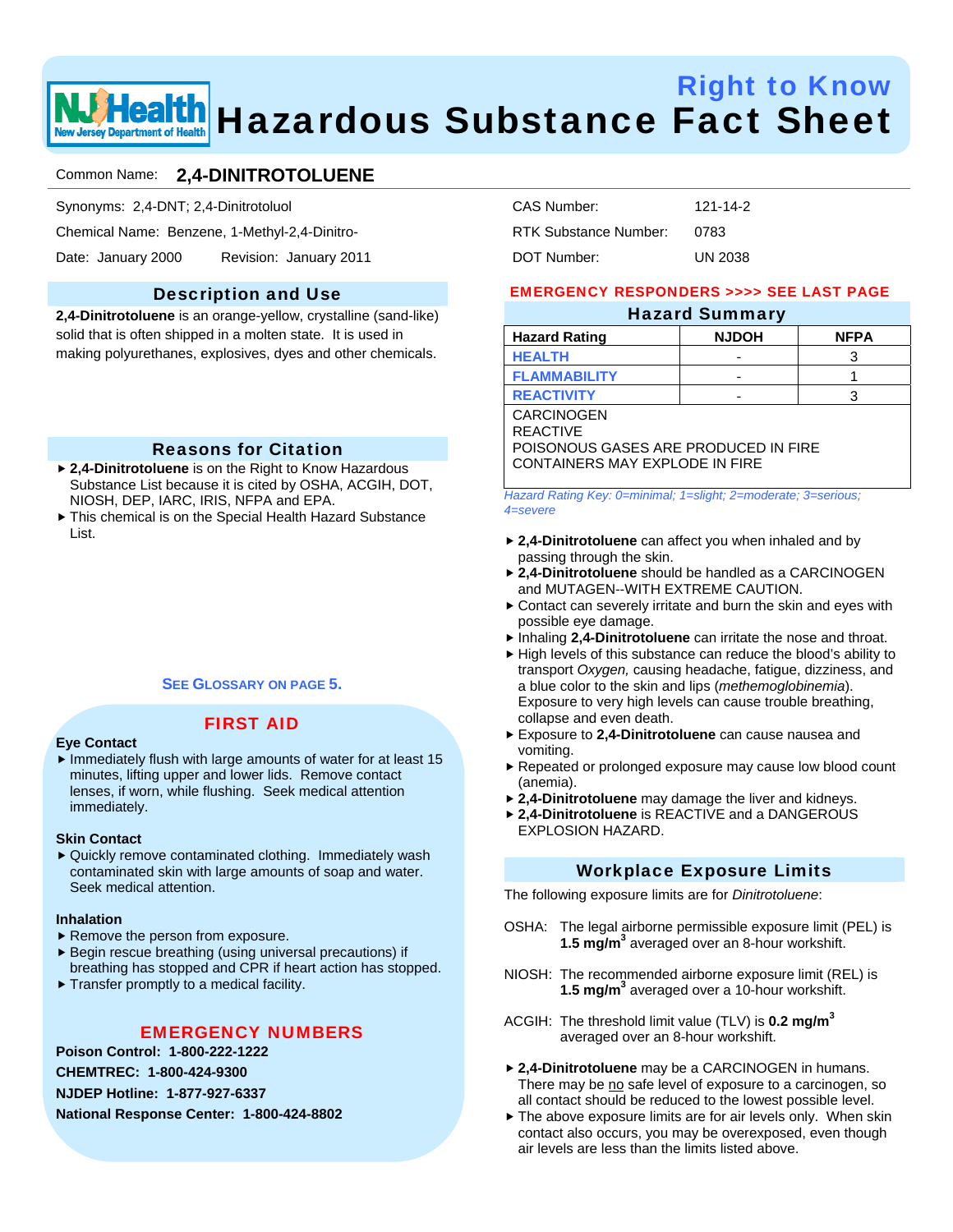# Determining Your Exposure

- Read the product manufacturer's Material Safety Data Sheet (MSDS) and the label to determine product ingredients and important safety and health information about the product mixture.
- $\blacktriangleright$  For each individual hazardous ingredient, read the New Jersey Department of Health Hazardous Substance Fact Sheet, available on the RTK website (www.nj.gov/health/eoh/rtkweb) or in your facility's RTK Central File or Hazard Communication Standard file.
- $\blacktriangleright$  You have a right to this information under the New Jersey Worker and Community Right to Know Act and the Public Employees Occupational Safety and Health (PEOSH) Act if you are a public worker in New Jersey, and under the federal Occupational Safety and Health Act (OSHA) if you are a private worker.
- ▶ The New Jersey Right to Know Act requires most employers to label chemicals in the workplace and requires public employers to provide their employees with information concerning chemical hazards and controls. The federal OSHA Hazard Communication Standard (29 CFR 1910.1200) and the PEOSH Hazard Communication Standard (N.J.A.C. 12:100-7) require employers to provide similar information and training to their employees.

This Fact Sheet is a summary of available information regarding the health hazards that may result from exposure. Duration of exposure, concentration of the substance and other factors will affect your susceptibility to any of the potential effects described below.

# Health Hazard Information

#### **Acute Health Effects**

The following acute (short-term) health effects may occur immediately or shortly after exposure to **2,4-Dinitrotoluene**:

- $\triangleright$  Contact can severely irritate and burn the skin and eyes with possible eye damage.
- **F** Inhaling 2,4-Dinitrotoluene can irritate the nose and throat causing coughing and wheezing.
- $\blacktriangleright$  High levels of this substance can reduce the blood's ability to transport *Oxygen,* causing headache, fatigue, dizziness, and a blue color to the skin and lips (*methemoglobinemia*). Exposure to very high levels can cause trouble breathing, collapse and even death.
- f Exposure to **2,4-Dinitrotoluene** can cause nausea and vomiting.

#### **Chronic Health Effects**

The following chronic (long-term) health effects can occur at some time after exposure to **2,4-Dinitrotoluene** and can last for months or years:

## *Cancer Hazard*

- **▶ 2,4-Dinitrotoluene** may be a CARCINOGEN in humans since it has been shown to cause mammary and skin cancer in animals.
- $\blacktriangleright$  Many scientists believe there is no safe level of exposure to a carcinogen.

#### *Reproductive Hazard*

▶ 2,4-Dinitrotoluene may damage the male (testes) reproductive systems in animals.

#### *Other Effects*

- $\blacktriangleright$  Repeated or prolonged exposure may cause low blood count (anemia).
- **► 2,4-Dinitrotoluene** may damage the liver and kidneys.

# Medical

#### **Medical Testing**

For frequent or potentially high exposure (half the TLV or greater), the following are recommended before beginning work and at regular times after that:

 $\blacktriangleright$  Liver and kidney function tests

If symptoms develop or overexposure is suspected, the following is are recommended:

- ► Complete blood count
- $\blacktriangleright$  Blood methemoglobin level

Any evaluation should include a careful history of past and present symptoms with an exam. Medical tests that look for damage already done are not a substitute for controlling exposure.

Request copies of your medical testing. You have a legal right to this information under the OSHA Access to Employee Exposure and Medical Records Standard (29 CFR 1910.1020).

#### **Mixed Exposures**

 $\blacktriangleright$  More than light alcohol consumption can cause liver damage. Drinking alcohol can increase the liver damage caused by **2,4-Dinitrotoluene**.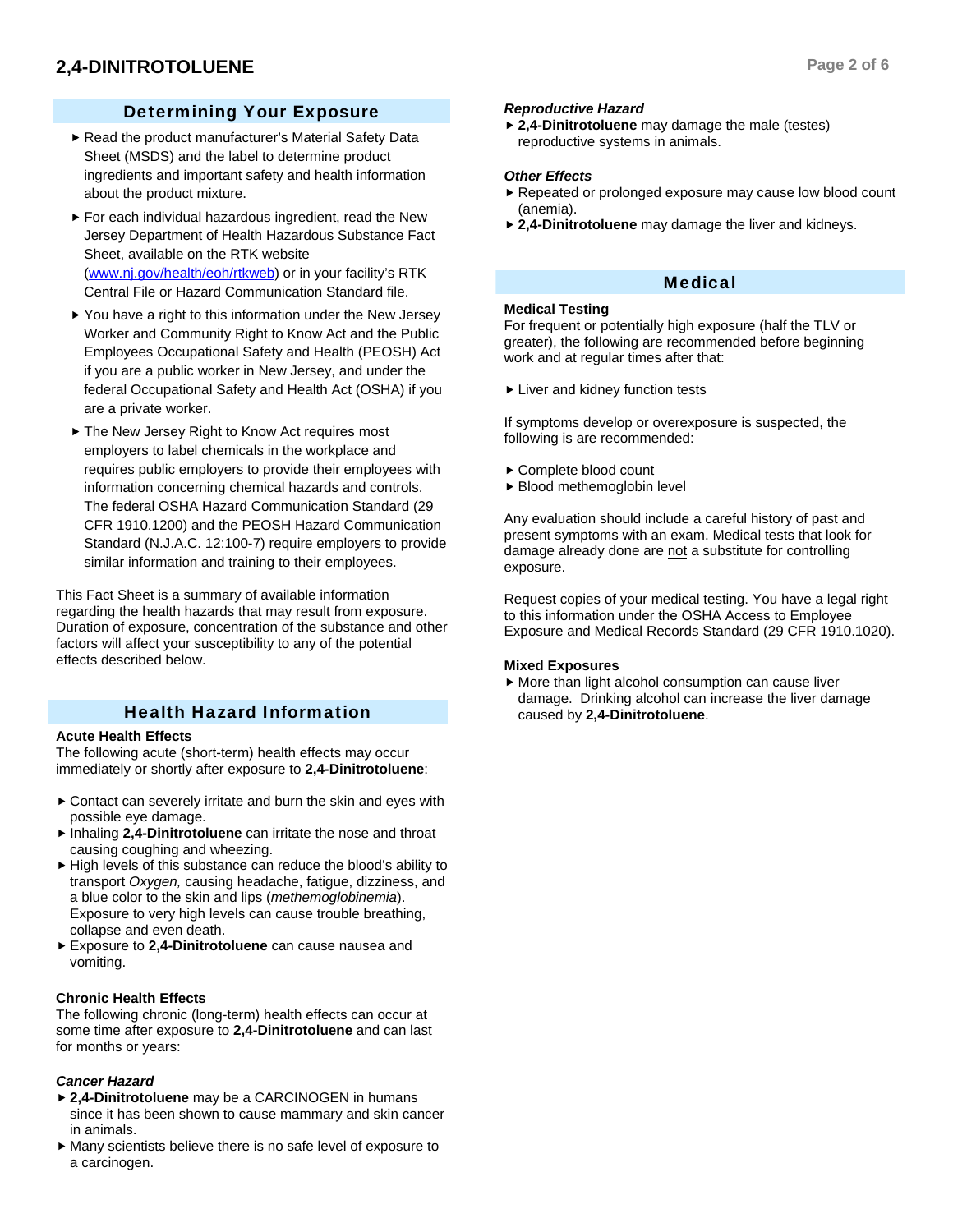# **2,4-DINITROTOLUENE** Page 3 of 6

# Workplace Controls and Practices

Very toxic chemicals, or those that are reproductive hazards or sensitizers, require expert advice on control measures if a less toxic chemical cannot be substituted. Control measures include: (1) enclosing chemical processes for severely irritating and corrosive chemicals, (2) using local exhaust ventilation for chemicals that may be harmful with a single exposure, and (3) using general ventilation to control exposures to skin and eye irritants. For further information on workplace controls, consult the NIOSH document on Control Banding at www.cdc.gov/niosh/topics/ctrlbanding/.

The following work practices are also recommended:

- $\blacktriangleright$  Label process containers.
- $\blacktriangleright$  Provide employees with hazard information and training.
- $\blacktriangleright$  Monitor airborne chemical concentrations.
- $\blacktriangleright$  Use engineering controls if concentrations exceed recommended exposure levels.
- $\blacktriangleright$  Provide eye wash fountains and emergency showers.
- $\blacktriangleright$  Wash or shower if skin comes in contact with a hazardous material.
- $\blacktriangleright$  Always wash at the end of the workshift.
- $\triangleright$  Change into clean clothing if clothing becomes contaminated.
- $\triangleright$  Do not take contaminated clothing home.
- $\triangleright$  Get special training to wash contaminated clothing.
- $\triangleright$  Do not eat, smoke, or drink in areas where chemicals are being handled, processed or stored.
- $\blacktriangleright$  Wash hands carefully before eating, smoking, drinking, applying cosmetics or using the toilet.

In addition, the following may be useful or required:

▶ For *solid* 2,4-Dinitrotoluene, use a wet method to reduce dust during clean-up. DO NOT DRY SWEEP.

# Personal Protective Equipment

The OSHA Personal Protective Equipment Standard (29 CFR 1910.132) requires employers to determine the appropriate personal protective equipment for each hazard and to train employees on how and when to use protective equipment.

The following recommendations are only guidelines and may not apply to every situation.

#### **Gloves and Clothing**

- ▶ Avoid skin contact with 2,4-Dinitrotoluene. Wear personal protective equipment made from material which can not be permeated or degraded by this substance. Safety equipment suppliers and manufacturers can provide recommendations on the most protective glove and clothing material for your operation.
- $\triangleright$  The recommended glove material for 2,4-Dinitrotoluene is Butyl (for **2,4-Dinitrotoluene** in a 30 to 70% *solution*).
- $\blacktriangleright$  The recommended protective clothing materials are Tyvek® for *solid* **2,4-Dinitrotoluene**, and Tychem® BR, CSM and TK, and Trellchem® HPS and VPS, or the equivalent, for *Nitro compounds*, *unsubstituted*.
- $\blacktriangleright$  All protective clothing (suits, gloves, footwear, headgear) should be clean, available each day, and put on before work.

#### **Eye Protection**

- $\blacktriangleright$  Wear eye protection with side shields or goggles.
- $\blacktriangleright$  If additional protection is needed for the entire face, use in combination with a face shield. A face shield should not be used without another type of eye protection.

#### **Respiratory Protection**

*Improper use of respirators is dangerous.* Respirators should only be used if the employer has implemented a written program that takes into account workplace conditions, requirements for worker training, respirator fit testing, and medical exams, as described in the OSHA Respiratory Protection Standard (29 CFR 1910.134).

- ▶ Where the potential exists for exposure over **0.2 mg/m<sup>3</sup>** (as *Dinitrotoluene*), use a NIOSH approved supplied-air respirator with a full facepiece operated in a pressuredemand or other positive-pressure mode. For increased protection use in combination with an auxiliary self-contained breathing apparatus or an emergency escape air cylinder.
- ▶ Exposure to 50 mg/m<sup>3</sup> (as *Dinitrotoluene*) is immediately dangerous to life and health. If the possibility of exposure above **50 mg/m3** (as *Dinitrotoluene*) exists, use a NIOSH approved self-contained breathing apparatus with a full facepiece operated in a pressure-demand or other positivepressure mode equipped with an emergency escape air cylinder.

# Fire Hazards

If employees are expected to fight fires, they must be trained and equipped as stated in the OSHA Fire Brigades Standard (29 CFR 1910.156).

- **▶ 2,4-Dinitrotoluene** is REACTIVE and a DANGEROUS EXPLOSION HAZARD.
- ▶ 2,4-Dinitrotoluene may burn, but does not readily ignite.
- $\blacktriangleright$  Use dry chemical, CO<sub>2</sub>, water spray, alcohol-resistant foam or other foam as extinguishing agents.
- **POISONOUS GASES ARE PRODUCED IN FIRE, including** *Nitrogen Oxides*.
- **EXPLODE IN FIRE.**
- Use water spray to keep fire-exposed containers cool.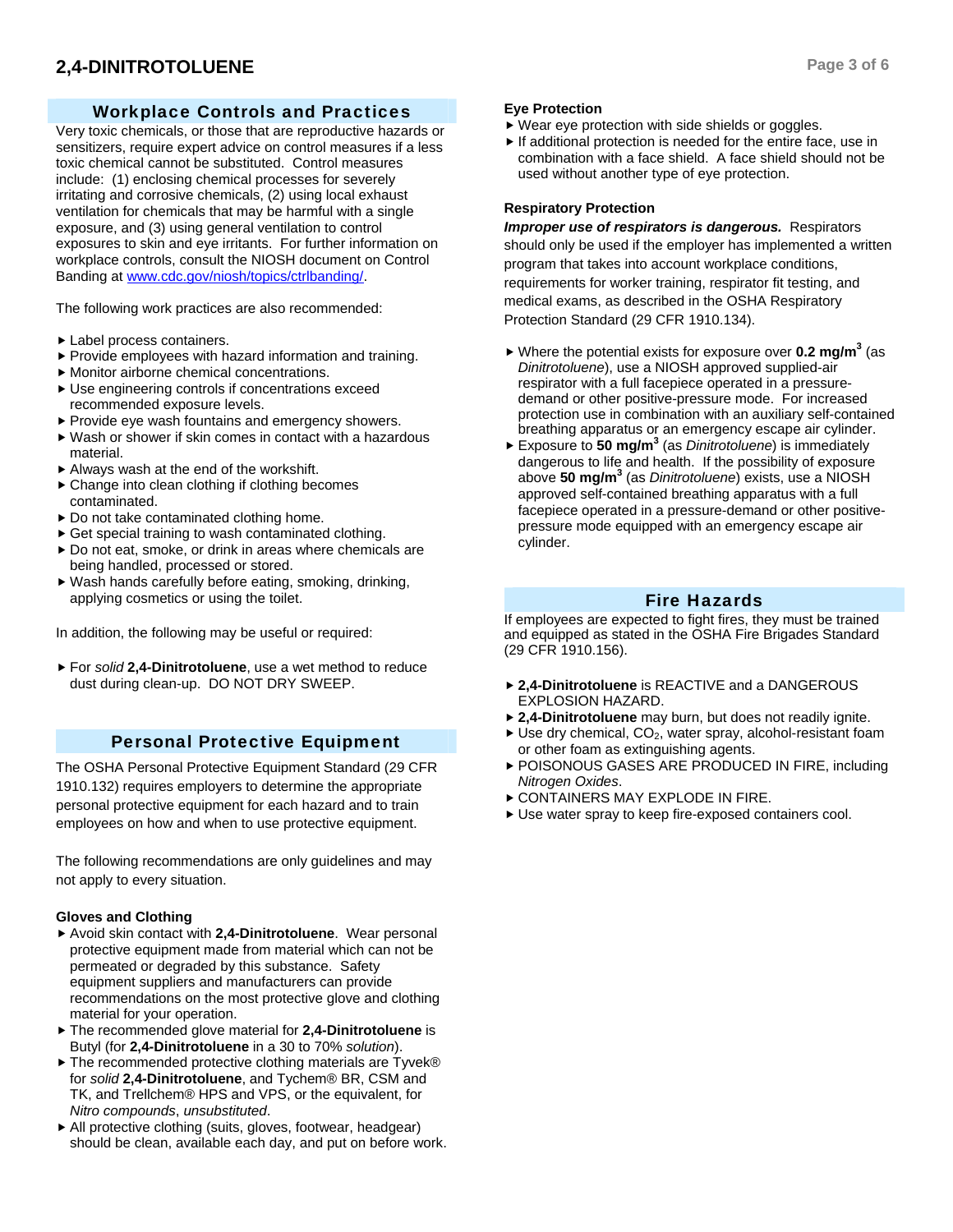# **2,4-DINITROTOLUENE** Page 4 of 6

# Spills and Emergencies

If employees are required to clean-up spills, they must be properly trained and equipped. The OSHA Hazardous Waste Operations and Emergency Response Standard (29 CFR 1910.120) may apply.

If **2,4-Dinitrotoluene** is spilled or leaked, take the following steps:

- $\blacktriangleright$  Evacuate personnel and secure and control entrance to the area.
- $\blacktriangleright$  Eliminate all ignition sources.
- ▶ Cover *liquid* spill with dry sand, earth, or a similar material and place into sealed containers for disposal.
- f Moisten spilled *solid* material first and place into sealed containers for disposal.
- $\blacktriangleright$  Ventilate and wash area after clean-up is complete.
- $\blacktriangleright$  It may be necessary to contain and dispose of **2,4-Dinitrotoluene** as a HAZARDOUS WASTE. Contact your state Department of Environmental Protection (DEP) or your regional office of the federal Environmental Protection Agency (EPA) for specific recommendations.

# Handling and Storage

Prior to working with **2,4-Dinitrotoluene** you should be trained on its proper handling and storage.

- **▶ 2,4-Dinitrotoluene** becomes explosive when exposed to PRESSURE and HIGH TEMPERATURES.
- ▶ 2.4-Dinitrotoluene reacts with OXIDIZING AGENTS (such as PERCHLORATES, PEROXIDES, PERMANGANATES, CHLORATES, NITRATES, CHLORINE, BROMINE and FLUORINE); STRONG BASES (such as SODIUM HYDROXIDE and POTASSIUM HYDROXIDE); TIN; ZINC; and REDUCING AGENTS (such as LITHIUM, SODIUM, ALUMINUM and their HYDRIDES) to cause fires and/or explosions.
- $\triangleright$  Store in tightly closed containers in a cool, well-ventilated area.
- $\blacktriangleright$  Sources of ignition, such as smoking and open flames, are prohibited where **2,4-Dinitrotoluene** is used, handled, or stored in a manner that could create a potential fire or explosion hazard.

# Occupational Health Information Resources

The New Jersey Department of Health offers multiple services in occupational health. These services include providing informational resources, educational materials, public presentations, and industrial hygiene and medical investigations and evaluations.

#### **For more information, please contact:**

 New Jersey Department of Health Right to Know PO Box 368 Trenton, NJ 08625-0368 Phone: 609-984-2202 Fax: 609-984-7407 E-mail: rtk@doh.state.nj.us Web address: http://www.nj.gov/health/eoh/rtkweb

*The Right to Know Hazardous Substance Fact Sheets are not intended to be copied and sold for commercial purposes.*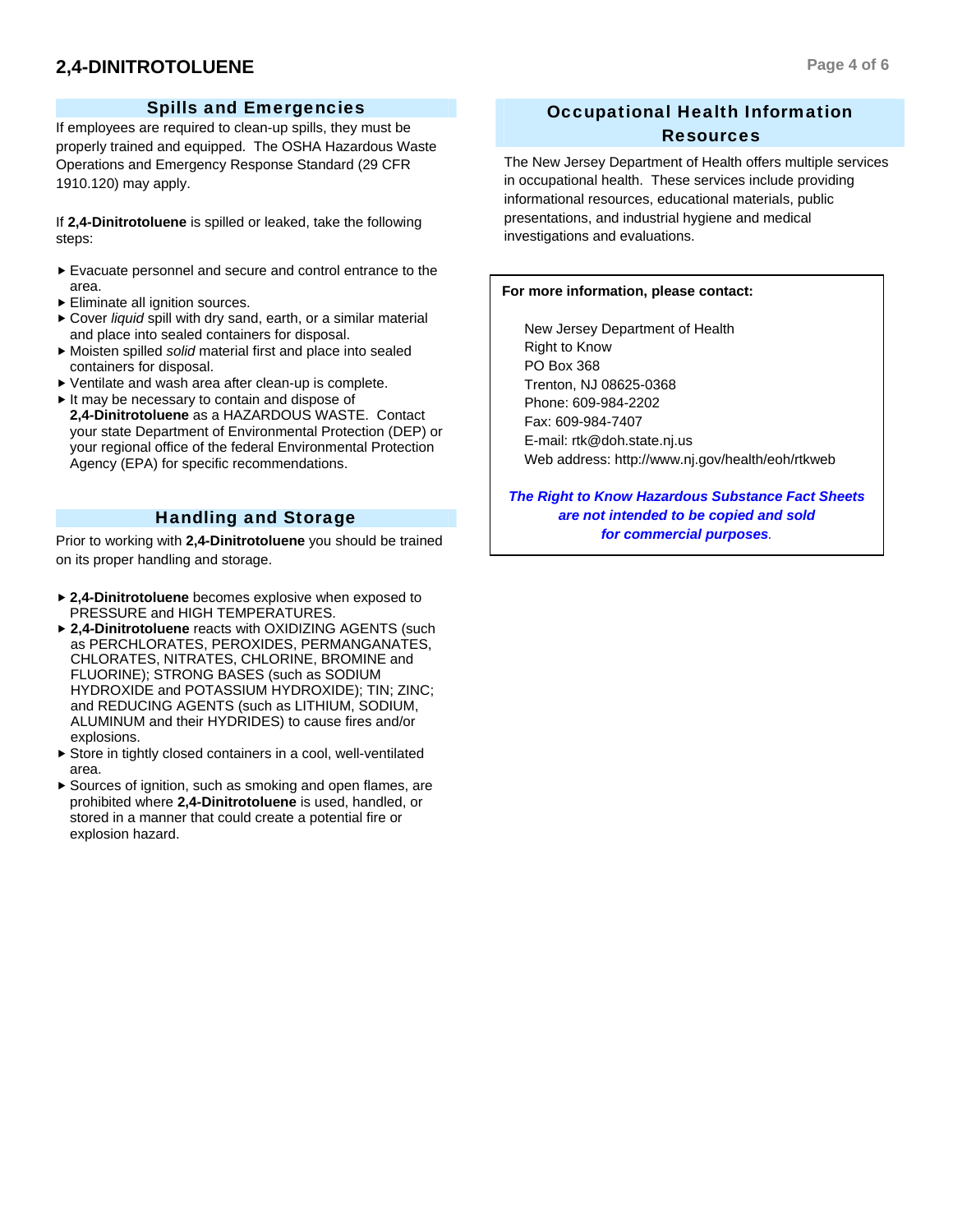# **2,4-DINITROTOLUENE** Page 5 of 6

#### **GLOSSARY**

**ACGIH** is the American Conference of Governmental Industrial Hygienists. They publish guidelines called Threshold Limit Values (TLVs) for exposure to workplace chemicals.

**Acute Exposure Guideline Levels** (AEGLs) are established by the EPA. They describe the risk to humans resulting from once-in-a lifetime, or rare, exposure to airborne chemicals.

**Boiling point** is the temperature at which a substance can change its physical state from a liquid to a gas.

A **carcinogen** is a substance that causes cancer.

The **CAS number** is unique, identifying number, assigned by the Chemical Abstracts Service, to a specific chemical.

**CFR** is the Code of Federal Regulations, which are the regulations of the United States government.

A **combustible** substance is a solid, liquid or gas that will burn.

A **corrosive** substance is a gas, liquid or solid that causes destruction of human skin or severe corrosion of containers.

The **critical temperature** is the temperature above which a gas cannot be liquefied, regardless of the pressure applied.

**DEP** is the New Jersey Department of Environmental Protection.

**DOT** is the Department of Transportation, the federal agency that regulates the transportation of chemicals.

**EPA** is the Environmental Protection Agency, the federal agency responsible for regulating environmental hazards.

**ERG** is the Emergency Response Guidebook. It is a guide for emergency responders for transportation emergencies involving hazardous substances.

**Emergency Response Planning Guideline** (ERPG) values provide estimates of concentration ranges where one reasonably might anticipate observing adverse effects.

A **fetus** is an unborn human or animal.

A **flammable** substance is a solid, liquid, vapor or gas that will ignite easily and burn rapidly.

The **flash point** is the temperature at which a liquid or solid gives off vapor that can form a flammable mixture with air.

**IARC** is the International Agency for Research on Cancer, a scientific group.

**Ionization Potential** is the amount of energy needed to remove an electron from an atom or molecule. It is measured in electron volts.

**IRIS** is the Integrated Risk Information System database on human health effects that may result from exposure to various chemicals, maintained by federal EPA.

**LEL** or **Lower Explosive Limit**, is the lowest concentration of a combustible substance (gas or vapor) in the air capable of continuing an explosion.

**mg/m3** means milligrams of a chemical in a cubic meter of air. It is a measure of concentration (weight/volume).

A **mutagen** is a substance that causes mutations. A **mutation** is a change in the genetic material in a body cell. Mutations can lead to birth defects, miscarriages, or cancer.

**NFPA** is the National Fire Protection Association. It classifies substances according to their fire and explosion hazard.

**NIOSH** is the National Institute for Occupational Safety and Health. It tests equipment, evaluates and approves respirators, conducts studies of workplace hazards, and proposes standards to OSHA.

**NTP** is the National Toxicology Program which tests chemicals and reviews evidence for cancer.

**OSHA** is the federal Occupational Safety and Health Administration, which adopts and enforces health and safety standards.

**PEOSHA** is the New Jersey Public Employees Occupational Safety and Health Act, which adopts and enforces health and safety standards in public workplaces.

**Permeated** is the movement of chemicals through protective materials.

**ppm** means parts of a substance per million parts of air. It is a measure of concentration by volume in air.

**Protective Action Criteria** (PAC) are values established by the Department of Energy and are based on AEGLs and ERPGs. They are used for emergency planning of chemical release events.

A **reactive** substance is a solid, liquid or gas that releases energy under certain conditions.

**STEL** is a Short Term Exposure Limit which is usually a 15 minute exposure that should not be exceeded at any time during a work day.

A **teratogen** is a substance that causes birth defects by damaging the fetus.

**UEL** or **Upper Explosive Limit** is the highest concentration in air above which there is too much fuel (gas or vapor) to begin a reaction or explosion.

**Vapor Density** is the ratio of the weight of a given volume of one gas to the weight of another (usually *Air*), at the same temperature and pressure.

The **vapor pressure** is a force exerted by the vapor in equilibrium with the solid or liquid phase of the same substance. The higher the vapor pressure the higher concentration of the substance in air.